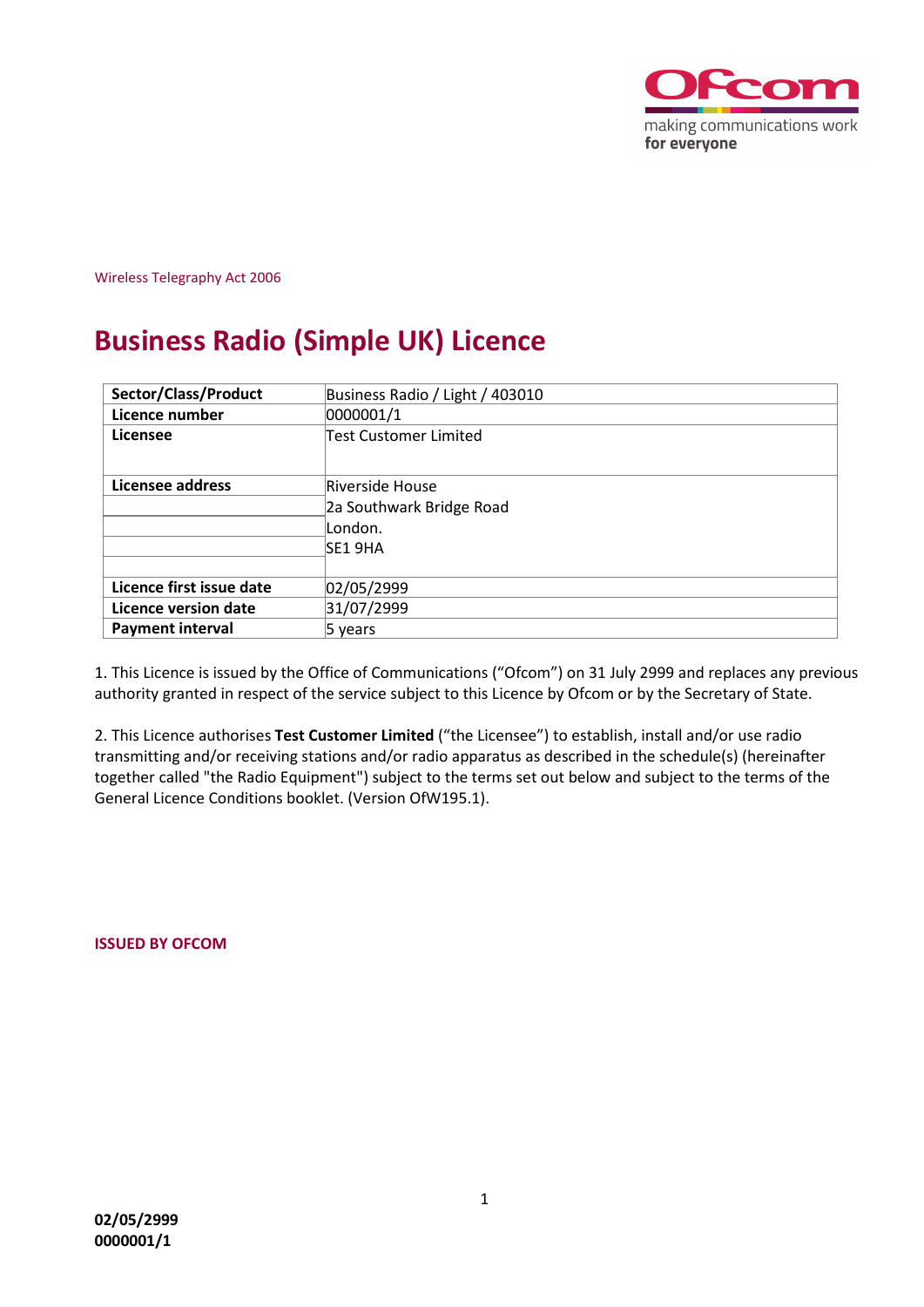

## **BUSINESS RADIO (SIMPLE UK) LICENCE**

# **SCHEDULE 1 TO LICENCE NUMBER 0000001/1 DESCRIPTION OF RADIO EQUIPMENT COVERED BY THIS LICENCE**

This schedule forms part of Licence 0000001/1, issued to **Test Customer Limited**, the Licensee on **02 May 2999** and describes the Radio Equipment covered by the Licence and the purpose for which the Radio Equipment may be used.

## **1. Description of the Radio Equipment Licensed**

1.1 In this Licence, the Radio Equipment means sending and receiving station(s) ("mobile stations") for wireless telegraphy as defined in paragraph 2 below.

## **2. Purpose of the Radio Equipment**

2.1 Subject to the administrative and technical requirements set out in this and the subsequent schedule(s) to this Licence, the Licensee and any person authorised to act on the Licensee's behalf is hereby authorised to send and receive messages concerning the business of the Licensee between the mobile stations.

### **3. Interface Requirements for the Radio Equipment Use**

- (a) Use of the radio equipment shall be in accordance with the following Interface Requirement:
	- i. IR 2044 for "Business Radio Land Mobile Services, covering Area Defined,Technically Assigned and Light Licence Authorisations"; and
	- ii. or for equipment first placed on the market before 8 April 2000, is required to be type approved in accordance with the appropriate published technical performance standards authorised at the date of installation of the Radio Equipment, subject to any modifications authorised by Ofcom.
- (b) The Licensee shall provide acceptable documentary evidence of conformity on request within 28 days, for all or any part of the systems, to an Ofcom representative.

#### **4. Special Conditions Relating to the Activities of the Licensee**

- (a) The Licensee shall ensure that the Radio Equipment is:
	- i. not used to transmit music, broadcast programmes or obscene or offensive language;
	- ii. not used as a public address system; and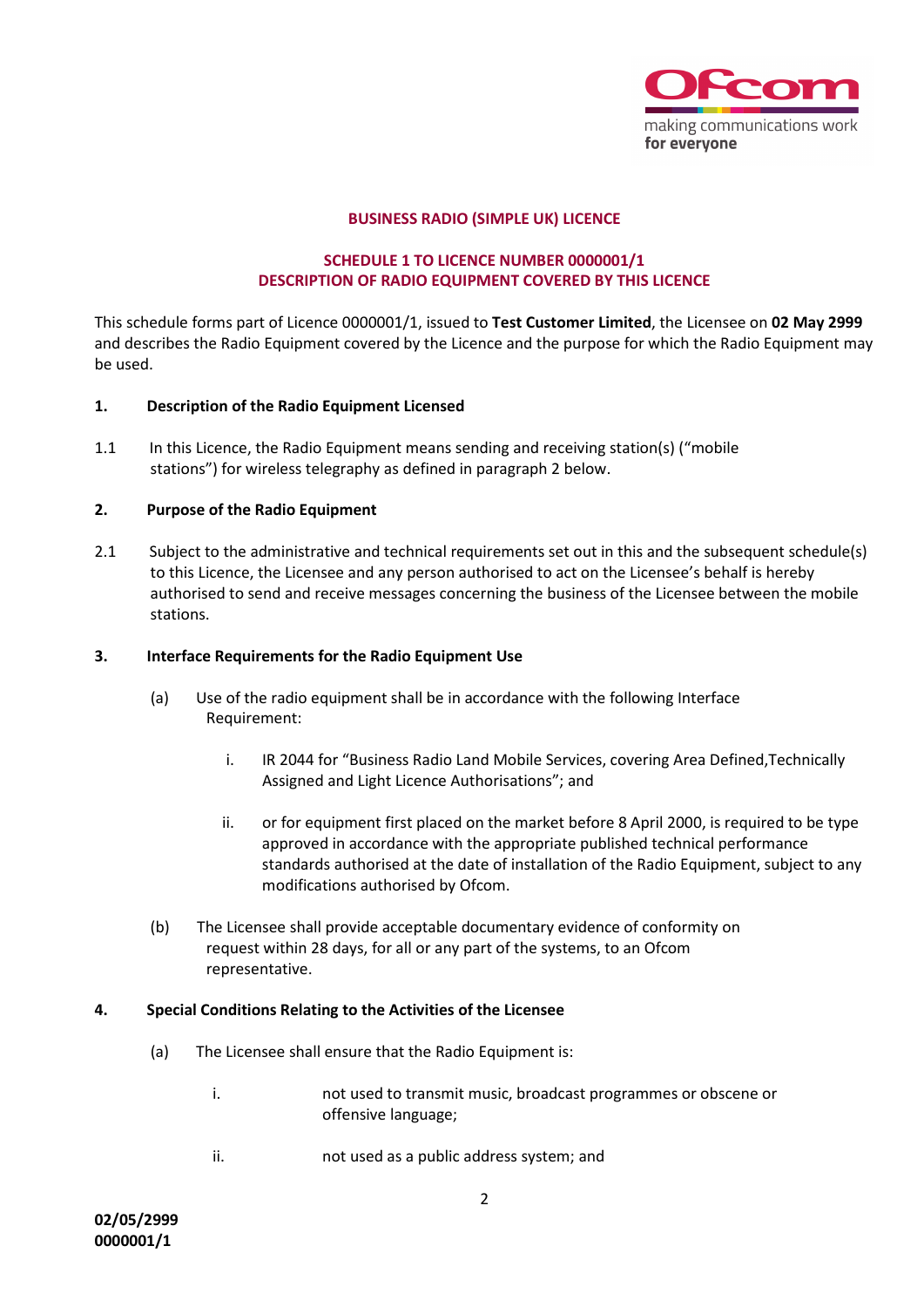

- iii. not used to send misleading messages.
- (b) Upon receipt of messages not connected with the business of the Licensee, the Licensee or any person using the Radio Equipment shall not:
	- i. make known the contents of any such message, its origin or destination, its existence or the fact of its receipt to any person, except to a duly authorised officer of the Her Majesty's Government, a person authorised by Ofcom or in the course of legal proceedings or for the purpose of any report thereof; and
	- ii. retain any copy or make any use of any such message, or allow it to be reproduced in writing, copied or made use of

# **5. Technical Conditions**

- (a) The maximum permitted ERP for mobile stations is 5 Watts;
- (b) The frequencies listed in this schedule shall be used in single frequency mode and;
- (c) The use of base stations is not permitted.

# **6. Interpretation**

In this and the subsequent schedules:

- (a) "ERP" means effective radiated power, which is the power radiated from the antenna in the direction of maximum radiation; and is relative to a half wave dipole.
- (b) "IR" means the United Kingdom Radio Interface Requirement published by Ofcom in accordance with Article 8 of the Radio Equipment Directive (Directive 2014/53/EU of the European Parliament and of the Council on the harmonisation of the laws of the Member States relating to the making available of radio equipment on the market (known as the Radio Equipment Directive)).